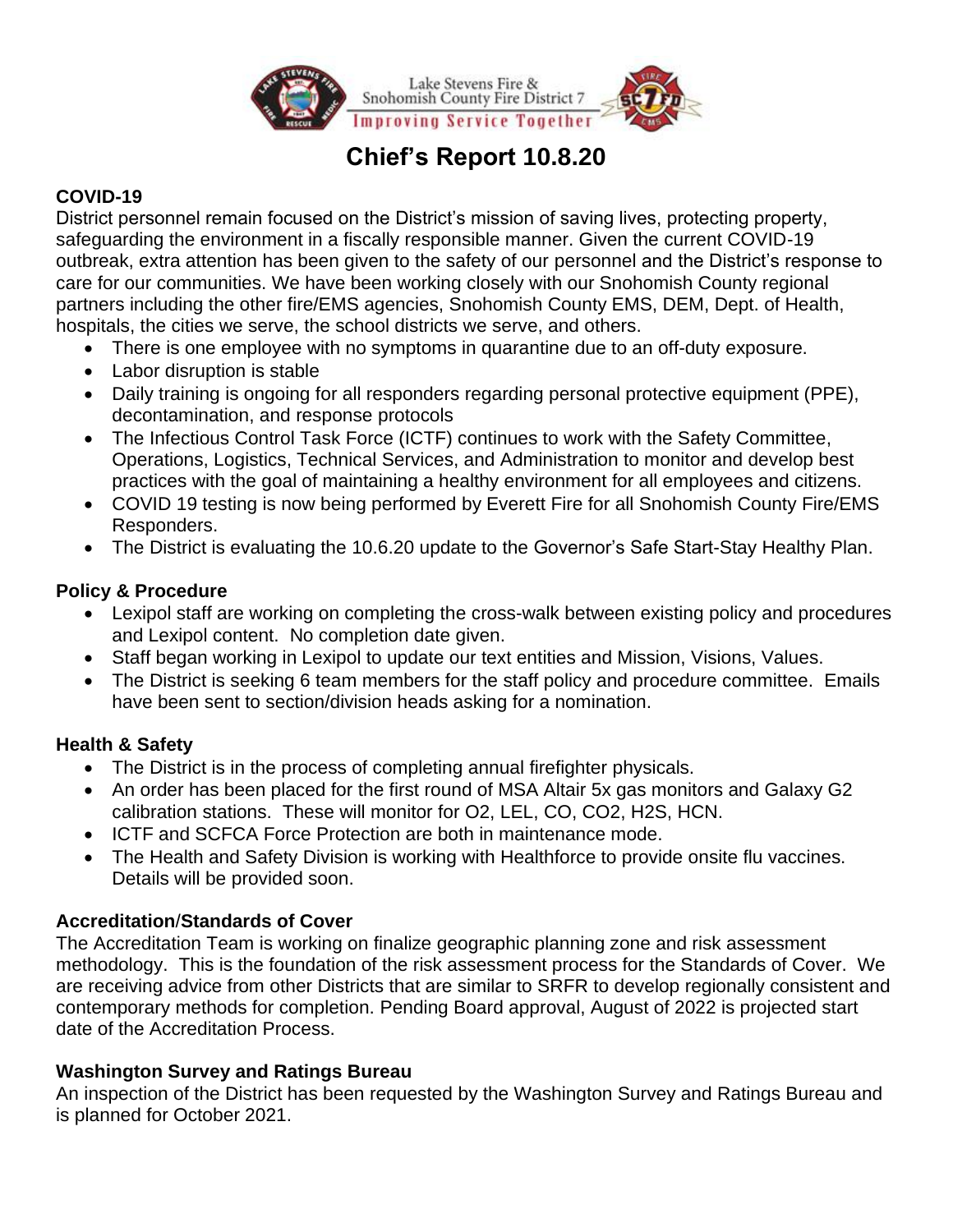## **Community Risk Reduction**

The Burn Ban has been lifted for Unincorporated Snohomish County.

#### **Emergency Medical Services**

- Staff are working on SRFR standardization of Basic Life Support EMS Kits and Cardiac Monitors. Advanced Life Support Kits have been standardized.
- Staff have developed a proposal for the replacement of aging Heart Monitor/Defibrillators. The proposal was introduced to the Board on 9.24.20.
- We are partnering with Snohomish County Emergency Management, ESF4 on the possibility of opening vaccination sites at the Wash State Fair Grounds. Phase 1 would be for essential workers. Phase 2 for the public.
- County EMS Chiefs are revisiting the idea of Pulse Point for Snohomish County.
- The District has begun a transition to a new EMS Training Platform. We will move from King County EMS Online training to ESO EMS Academy on 1.1.21. Effective 1.1.21 KCEMS will no longer provide their training platform agencies outside of King County.

## **Operations**

SRFR Operations are working with Snohomish County Emergency Management ESF4 and ESF13 to continue collaboration on the COVID 19 response along with planning and surveillance for potential Civil Unrest events related to the presidential election.

#### **Wildland Mobilizations**

SRFR currently has 12 members on mobilizations. We are anticipating the return of eight members today, 10/20, from California including one Engine with four firefighters, one Brush Truck with three firefighters and one Strike Team Leader.

## **Training**

- The Training Consortium is planning for two firefighter recruit academies in 2021. The first, FA 2021-1 is scheduled to start February 22<sup>nd</sup>.
- The Target Solutions buildout has started for the consortium to include Hazmat and Tech Rescue training.
- A SRFR Pump class is in progress at the SCFD 4 training site. Chief O'Brien and SCFD 4 Chief Don Waller toured the site together and observed and excellent class. SRFR is very thankful to Chief Waller and SCFD 4 for the partnership in training.

#### **Regional Collaboration**

Staff have been meeting with leadership from SCFD 4 to discuss possible enhancements in partnership. Topics include training, EMS, and special operations. We look forward to working together.

## **Organization Team Structure Update**

We have made an adjustment to the District Organizational Chart effective immediately. Given the importance of community affairs and public information for the District, we have moved the Public Information Officer to a general staff position reporting to the Fire Chief. This structure reflects the organizational structure of the National Incident Management System and other public organizations.

## **Snohomish Regional Fire and Rescue Patch and Logo**

Saturday, October 12 is the official rollout of the new patch and logo for Snohomish Regional Fire and Rescue. Thank you to the Rebranding Team for their excellent work and to our community, Commissioners, and the entire SRFR team for patience and support through the process.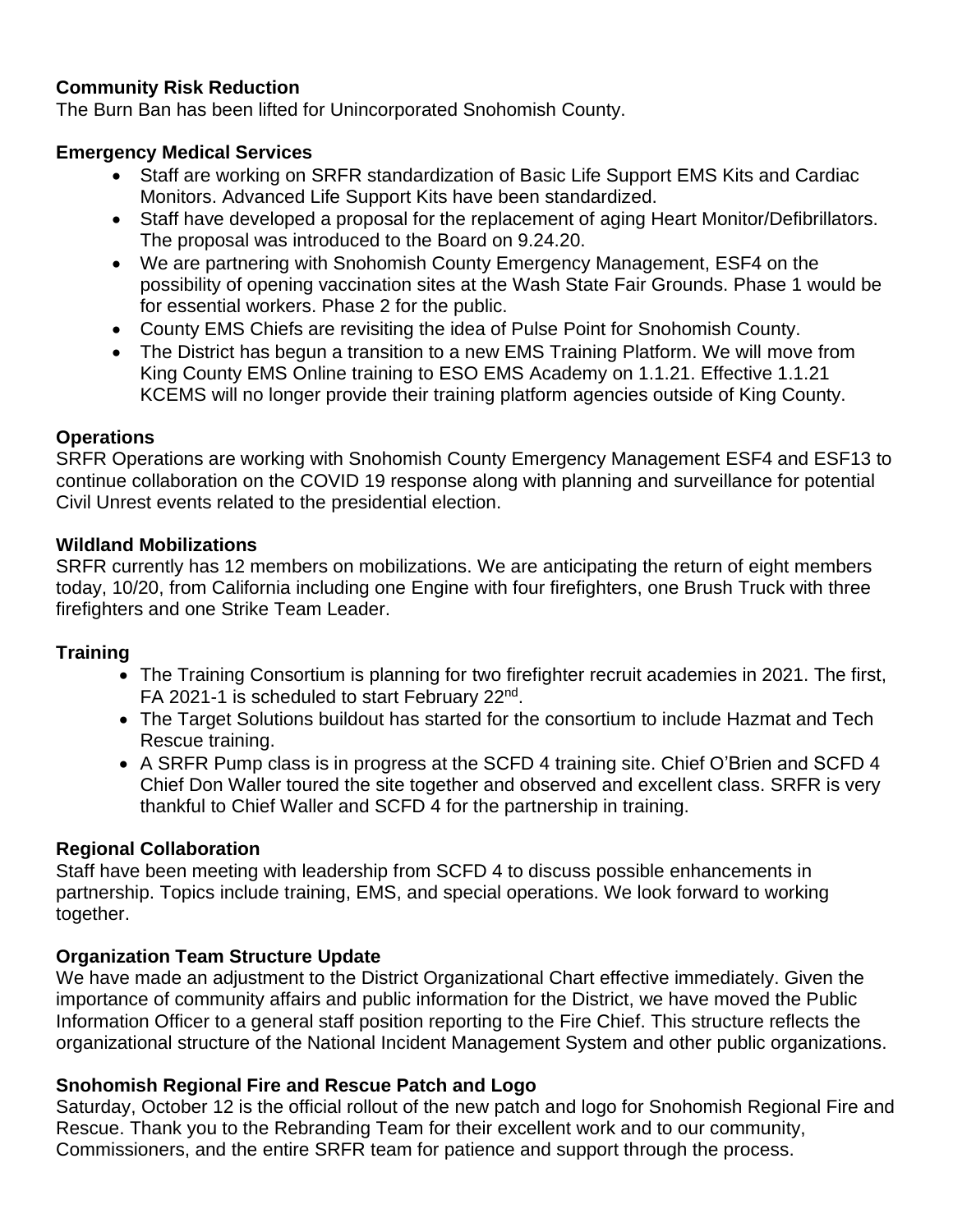## **Strategic Planning**

Thursday, October 1, the SRFR Strategic Planning team met and made some great progress developing a draft mission statement and supporting values.

Draft Mission

• Save lives, protect property, safeguard the environment, and take care of people

Draft Values

- Teamwork
- Respect
- Accountability
- Service
- Integrity

The Team will continue to develop supporting definitions for the Values, begin vision statement work, and develop goals and objectives.

The District's Community Leader Advisory Committee (CLAC) first meeting will kick off on October 27, 2020. The CLAC is made up of 28 representatives from the area we serve consisting of citizens, business leaders, government officials, fire commissioners, county council members, and Washington State legislators. We plan to set up two to three meetings with the CLAC lasting 1.5 to 2 hours. These meetings will be oriented to check in with the Community regarding the strategic planning progress of the internal workgroup and seek the following input and feedback:

- The District's strengths, opportunities, weaknesses, and threats
- The District's Mission, Vision, Values, Goals and Objectives and overall Strategic Plan
- How we can better serve everyone in the district
- Other topics as needed

# **Meritorious Actions by Firefighter Paramedic David Hanson**

From Battalion Chief Bill Wirtz to Firefighter Paramedic David Hanson:

On October 1, 2020 the District was dispatched with Sky Valley Fire units to an MVCE (Motor Vehicle Collision) in Gold Bar with reports of a truck on its side, on fire, with two potential seriously injured and entrapped passengers. Two ALNW helicopters were requested based on mechanism of injury and potential for burns.

Emergency intervention in this event started with you Firefighter Paramedic David Hanson, as a Good Samaritan/Duty to Act: You were off duty and rolled up on the collision while traveling home and prior to Fire/EMS arrival. You observed the truck down a hillside and quickly went into action. The vehicle was on its side and two people were trapped and entangled inside the truck that was on fire. You apparently found a metal concrete spike near the truck and proceeded to make an opening in the front windshield for patient extrication as other bystanders were using fire extinguishers to hold back the fire.

You were able to cut the seatbelts and extricate both victims out through the windshield, and with the help of bystanders, up onto the shoulder of SR2. You then performed triage, patient stabilization, and assisted with ALS treatment upon arrival of EMS units. Once your treatment was concluded, and because of limited Sky Valley Fire personnel, you ended up as the engineer on the pump panel of E53 so their personnel could extinguish the well-involved vehicle fire.